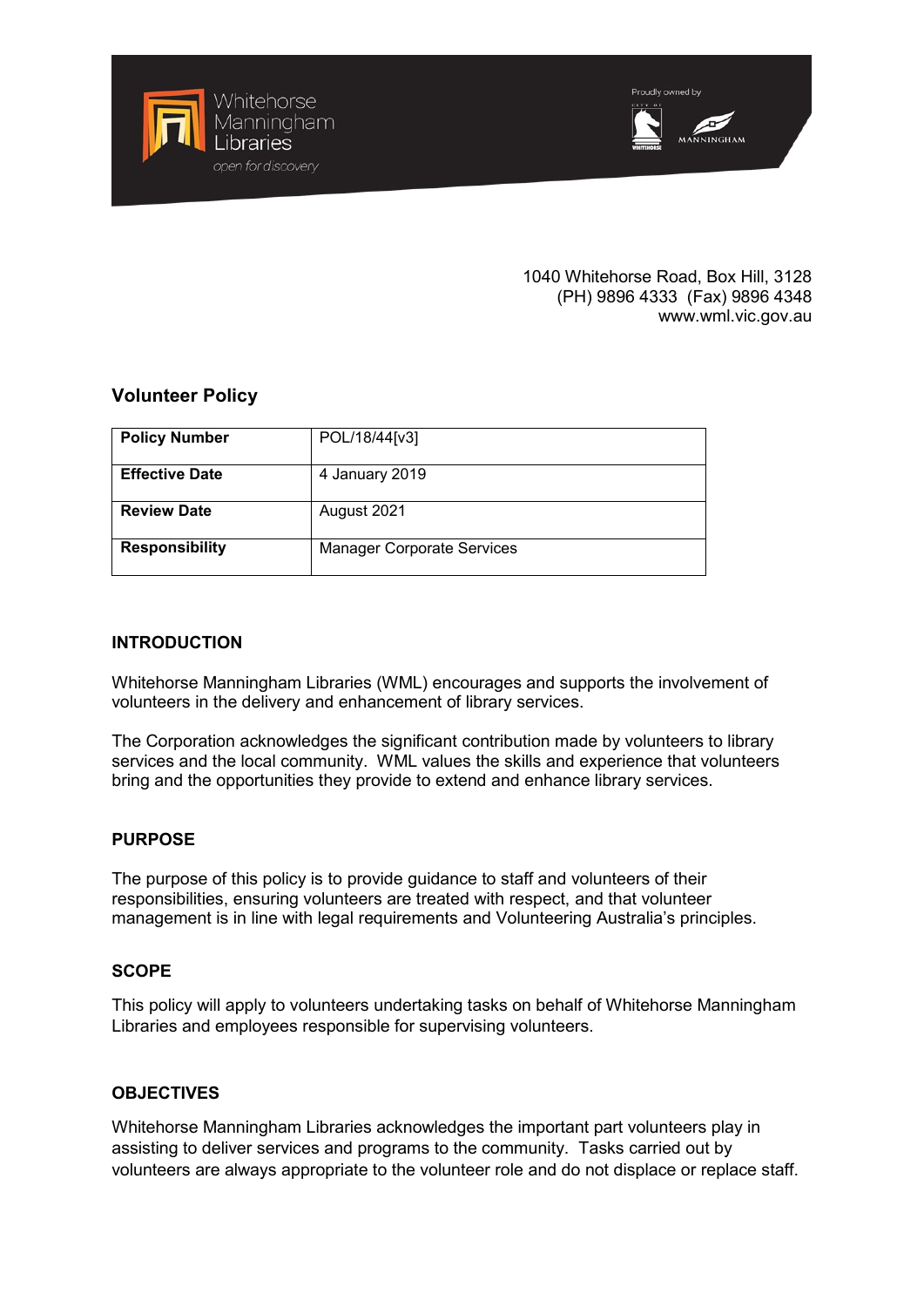Volunteer roles may:

- Assist and enhance library services
- Provide an opportunity to build relationships between community members
- Foster and enhance community spirit
- Provide opportunities for volunteers to achieve personal goals
- Strengthen community cohesion, social wellbeing and trust

#### **DEFINITIONS**

## **Volunteer**

In accordance with Volunteering Australia, formal volunteering is an activity which takes place through not for profit organisations or projects and is undertaken:

- to be of benefit to the community and the volunteer;
- of the volunteer's own free will and without coercion;
- for no financial payment; and
- in designated volunteer positions only.

## **RESPONSIBILITIES**

#### **Whitehorse Manningham Libraries**

WML has a responsibility to:

- ensure volunteers are protected and not exploited
- provide healthy and safe working environments for volunteers
- ensure volunteers understand what their role is
- provide induction training and ongoing support to ensure volunteers can perform their work effectively
- provide volunteers with the opportunity to effect change in the provision of the service through their suggestions
- consult with volunteers on all matters that substantially affect the performance of their work
- screen all volunteers prior to commencement
- conduct police checks on all volunteers prior to commencement and at regular intervals (3 years)
- ensure all personal information relating to volunteers is stored securely
- ensure volunteers who work with children hold a current Working With Children Check.

## **Managers and supervisors**

Managers and supervisors have a responsibility to:

- provide supervision and direction to volunteers
- implement WML's volunteer policy and procedures
- provide induction and ongoing supervision
- work with volunteers in a professional and consistent manner
- provide volunteers with all necessary safety information and equipment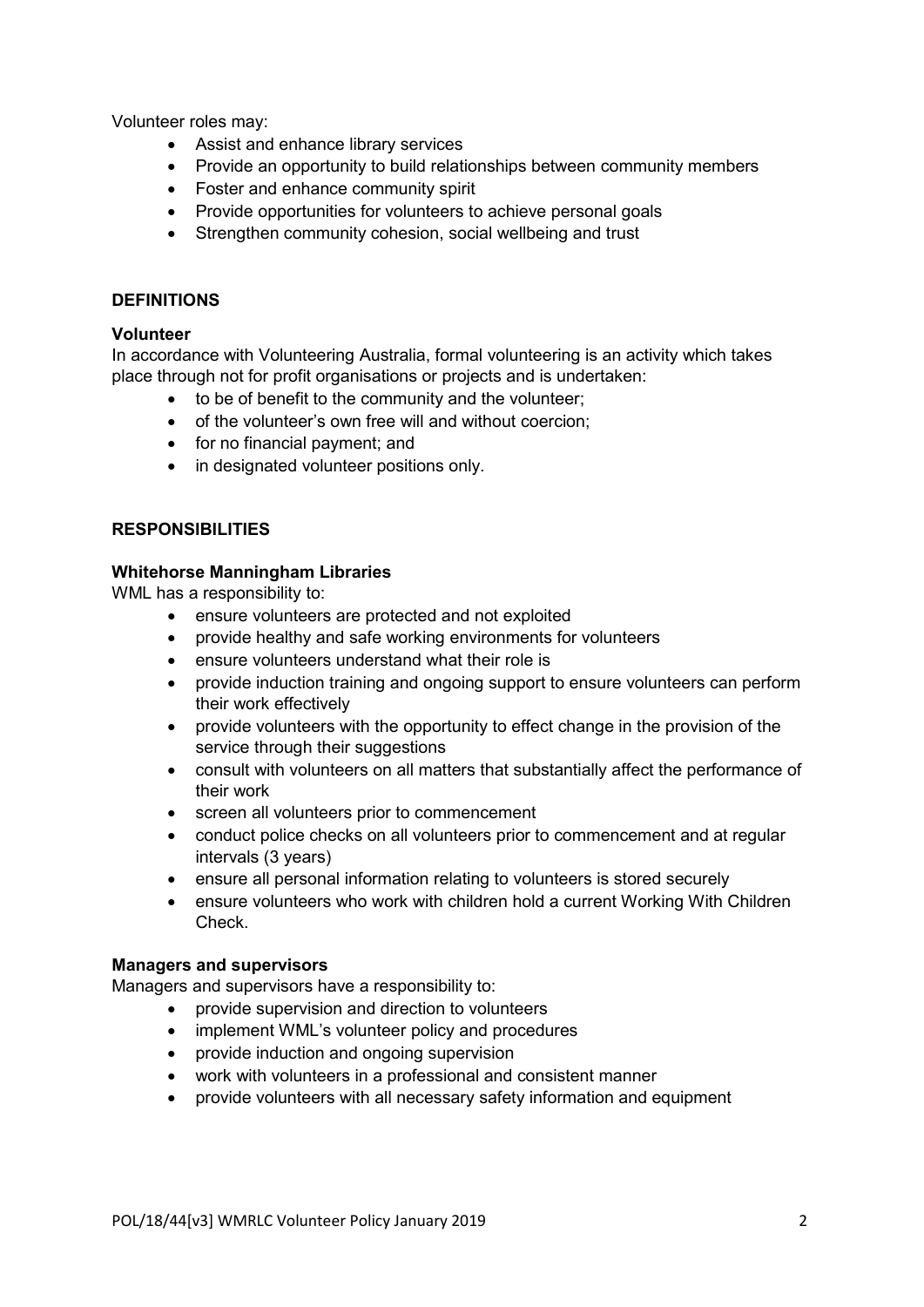## **Volunteers**

Volunteers have a responsibility to:

- support the values and objectives of WML as stated in the Library Plan and Code of Conduct
- comply with all relevant WML policies and procedures; including the Code of Conduct, Equal Opportunity and Occupational Health and Safety Policies
- inform their supervisor of any absences; in advance if possible
- perform volunteer activities in accordance with the agreed position description
- adhere to agreed hours of voluntary work; or liaise with supervisor to arrange alternative hours
- wear their library volunteer name badge to identify themselves to patrons and library staff
- treat WML, personal and confidential information in accordance with the Privacy and Data Protection Act 2014 (Vic) and the Health Records Act 2001 (Vic)
- attend training when and as required
- provide feedback and input to their supervisor regarding their work with library patrons
- report any accident or injury, to their supervisor
- report information affecting the health and safety of patrons, employees or other members of the public to their supervisor
- treat children with respect and adhere to the Child Safe Policy and Reportable Conduct Policy

## **VOLUNTEER PROCEDURAL GUIDELINES**

Whitehorse Manningham Libraries has a commitment to maintain best practice standards in volunteering. These guidelines identify key processes involved in the recruitment, selection and management of volunteers.

## **1. Position Description**

All volunteer roles must have a position description, clearly defining the volunteer role and expectations of Whitehorse Manningham Libraries. A position description must be developed prior to any advertising for the volunteer role.

The position description must:

- confirm tasks
- outline the purpose of the role
- include an end date where the role is for a specific period of time
- provide clear expectations
- outline the responsibilities of the volunteer such as time commitment, service standards, training requirements and claiming expenses
- identify the supervisor of the role

Where a volunteer opportunity arises that is of a one off, or limited term nature a position description must be developed in consultation with the volunteer prior to commencement. Interview and assessment criteria are still applicable. Position descriptions will be reviewed and updated as required.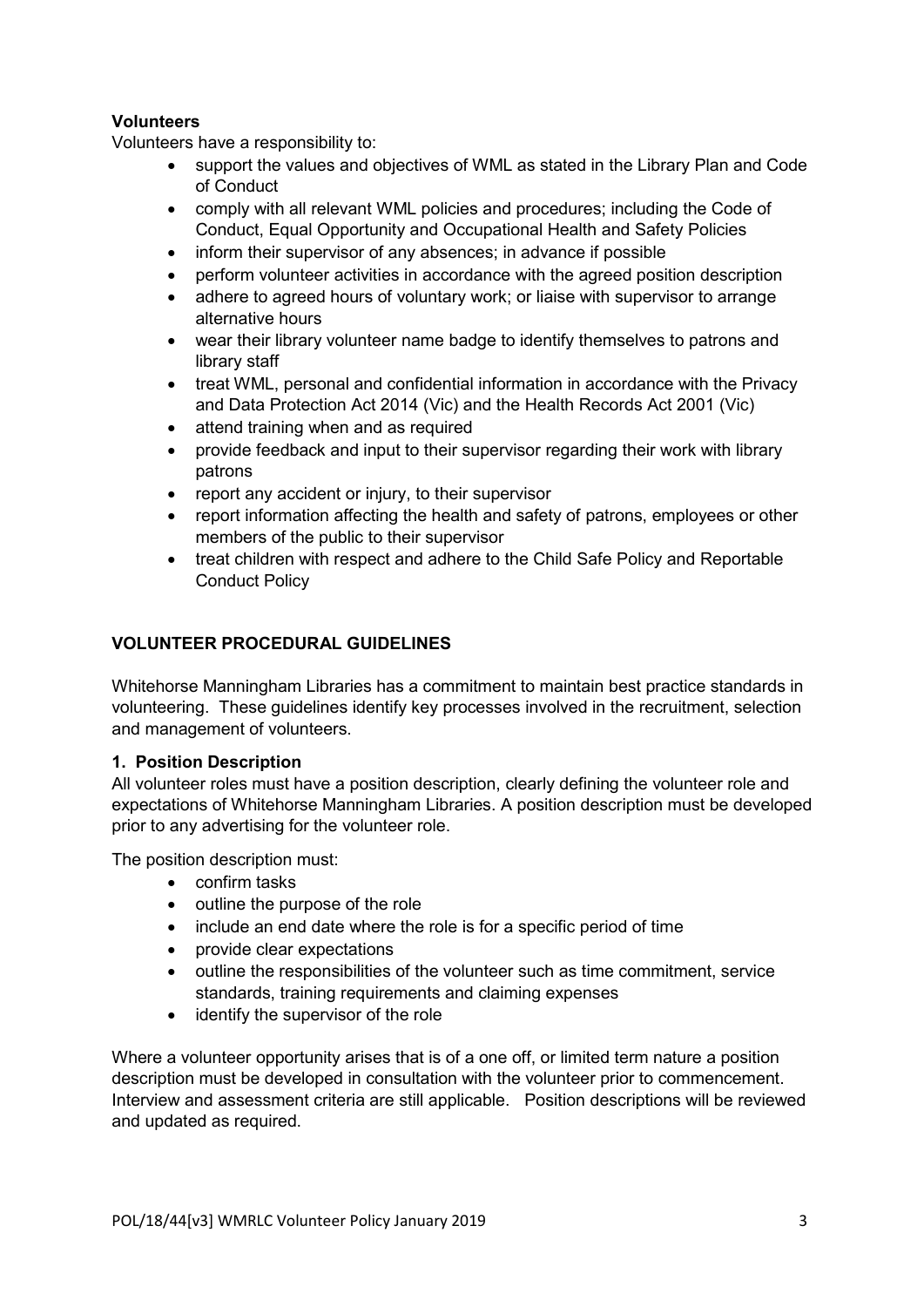# **2. Recruitment and Selection**

Volunteering opportunities are listed on the WML website under the Jobs and Volunteering section. All roles listed on the website have an accompanying position description and a link to the online form to register interest. All expressions of interest must be submitted online.

Applicants must be over the age of 18 and under the age of 90.

Processing submitted expression of interest forms:

- Forms will be electronically forwarded to the most appropriate person for the advertised role and filed electronically
- Applicants will be contacted and scheduled for an interview if initial expression of interest is compatible with the needs of WML
- All interviews must:
	- o Include full details of the role, including provision of the position description
	- o Provide information on the policies and procedures they will be required to abide by
	- o Inform applicant of the requirement to have a Police Check prior to commencement. Refusal will result in application being rejected.
	- $\circ$  In accordance with the Child Safe Policy inform applicants that a Working with Children Check is required. Refusal will result in application being rejected.
	- $\circ$  Indicate how and when an applicant will be notified of the status of their application
- Assessment of interview
	- o Applicants must be assessed in accordance with the selection criteria outlined in the position description
	- o Successful applicants should be notified within 7 days of their interview and provided with all the relevant forms and checks required to be completed before commencement
	- o Police checks will be carried out and paid for by WML
	- o Working with Children Checks must be applied for by the applicant
	- o Applicants who do not meet the selection criteria will not be accepted for the role and be advised of the outcome.
- Home Library Service volunteers who have been citizens or permanent residents of a country other than Australia at any time after turning 16 must make a statutory declaration stating that they have never:
	- a) been convicted of murder or sexual assault; or
	- b) been convicted of, and sentenced to imprisonment for, any other form of assault.

This statutory declaration is in addition to a current national police check, as this reports only those convictions recorded in Australian jurisdictions.

Once selected the supervisor of the applicant will ensure that the following documentation is forwarded to Corporate Services prior to appointment:

- Commencement Form
- Police Check confirmation which includes date carried out, with an All Clear, All States status – must be carried out and validated by WML
- Statutory Declaration where relevant (HLS volunteers only)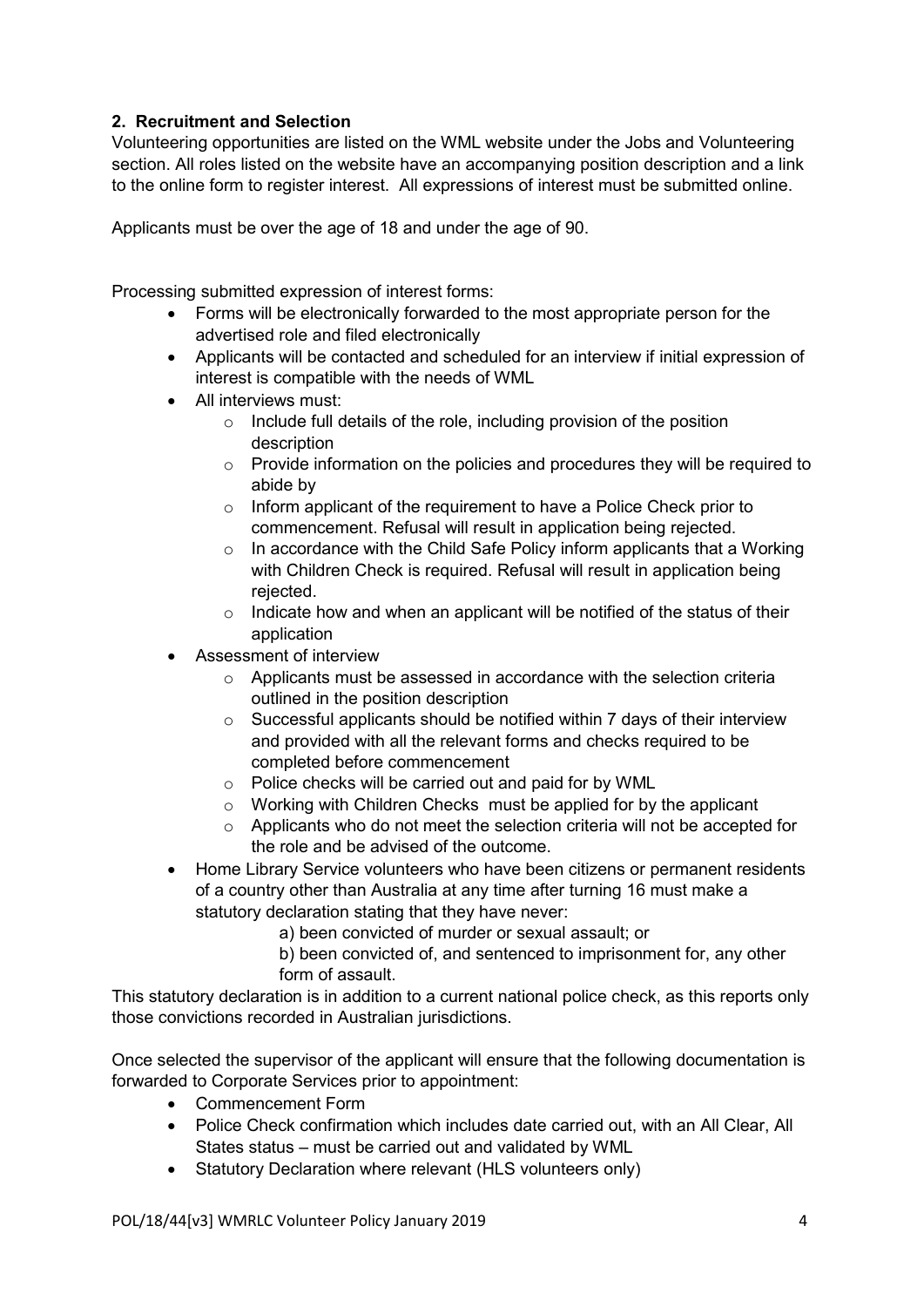- Drivers licence number and expiry date where required for the role original must be sighted by supervisor
- Working With Children Check registration number and expiry date, original must be sighted by supervisor; or evidence of a submitted application provided
- Signed Position Description

Letter of appointment

- A letter of appointment will be sent to the volunteer confirming role, start date, and name of supervisor.
- Where the arrangement is for a designated period of time this will be stipulated in the letter.

## **3. Induction, support, supervision and training**

The supervisor will arrange an induction to the organisation and relevant training, including training on safe work procedures.

Supervisors must be available to provide guidance and support as required to volunteers. If further training is required, this can be arranged through the Coordinator Operations Support.

## **4. Volunteer Register**

All commencement documentation must be stored electronically in the Corporation's electronic document and records management system. Details from the Commencement Form must be entered into the volunteer register, indicating the role they will be doing, their emergency contact and commencement date. In accordance with privacy legislation, the volunteer register must be securely stored and only accessible by staff who require the information.

## **5. Driving and Parking Permits**

Volunteers undertaking driving as part of their duties must possess a current Victorian Driver's License.

Volunteers are responsible for complying with parking regulations and for checking with branches for any changes in parking restrictions. Parking permits for Library car parks are available from Administration or the Home Library Services Department on request. It is the volunteer's responsibility to ensure they have a valid parking permit when using this car park. Volunteers incurring parking fines in breach of procedures are responsible for payment.

## **6. Insurance**

WML's insurance coverage extends to volunteers undertaking tasks for the Corporation. Volunteers are not entitled to Workers Compensation, but have limited benefits under the Corporation's personal accident insurance.

The Corporation has personal accident insurance. Volunteers are covered by the Corporation's policy. Please note the age restrictions on this policy. It is recommended that you have your own health insurance and vehicle insurance. The policy does not cover damage to property e.g. car damage in the event of an accident.

For further information on the Corporation's insurance policy, contact Manager Finance on 9896 4333.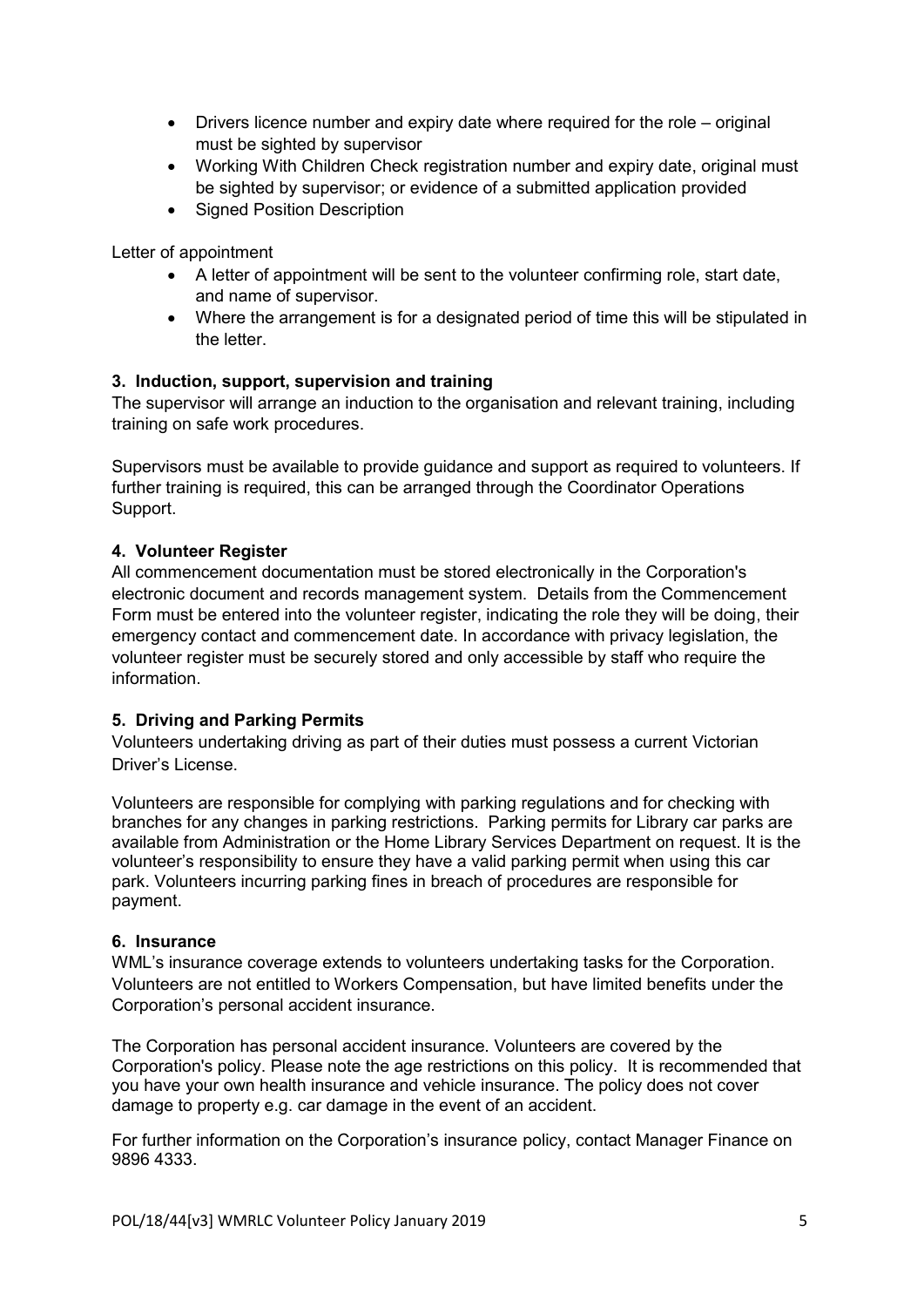## **7. Reimbursement of Expenses**

Volunteers may be entitled to claim for expenses whilst performing their assigned duties. Prior approval from the supervisor must be obtained for reimbursement of any expense incurred.

Volunteers using their own vehicle to deliver Home Library Service materials are entitled to a petrol allowance. Claim forms must be submitted at the end of the month, approved by the supervisor and sent to administration for processing.

## **8. Media Protocols**

All enquiries from the media are to be directed to the Marketing and Communications Officer.

## **9. Gifts**

In line with the Corporation Employee Code of Conduct, volunteers must not seek (directly or indirectly) any fee or reward for themselves or for another person or body for anything done by virtue of their employment with the Corporation.

A fee or reward is taken to mean any financial gain, gift, hospitality or any other benefit. Any gifts or other benefits (at a value of \$50 or above) that have been provided must be reported to the Manager Corporate Services for inclusion on the Register of Gifts and Other Considerations.

The acceptance of a gift of nominal value (less than \$50), such as a token of appreciation or minor hospitality is permitted in circumstances where there would be no suggestion of impropriety. In no circumstance must a gift of cash be accepted.

## **10. Confidentiality**

All volunteers must follow WML's Privacy Policy at all times, ensure that the personal information collected and held by the Corporation is protected from misuse, loss, unauthorised access, modification or disclosure. Corporation volunteers will only collect information directly relating to the services being provided to clients. Corporation volunteers will not disclose personal information to any person or organisation without written consent or unless prescribed by a lawful instruction.

No volunteer is to make a statement to the media and should refer all enquiries to their supervisor or the Marketing and Communications Officer.

## **11. Feedback and recognition**

All volunteers are recognised on an annual basis. Certificates of appreciation are presented to longstanding volunteers.

Supervisors should provide regular feedback to volunteers in relation to their role and gain insights into their work satisfaction levels. Volunteers meet with their supervisor for an annual review to allow for a more formal review of the volunteer's performance and job satisfaction.

## **12. Grievance Procedure**

As with employees, volunteers have the right to raise and have resolved any grievances they may have without fear of retribution. Grievances from volunteers are managed consistently, transparently, equitably and in line with principles of natural justice.